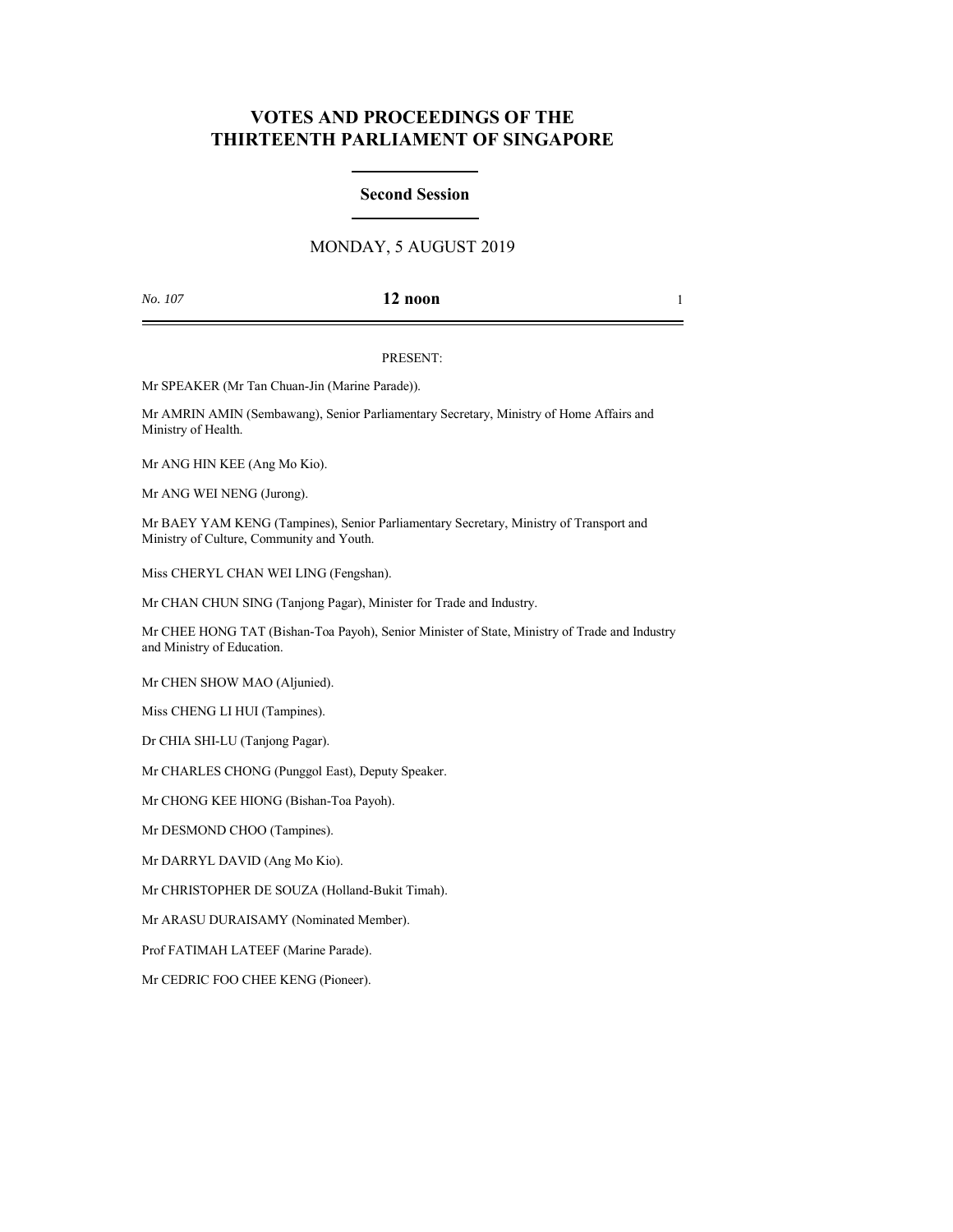Mr DOUGLAS FOO (Nominated Member).

Ms FOO MEE HAR (West Coast).

Ms GRACE FU HAI YIEN (Yuhua), Minister for Culture, Community and Youth and Leader of the House.

Mr GAN KIM YONG (Chua Chu Kang), Minister for Health.

Mr GAN THIAM POH (Ang Mo Kio).

Mr GOH CHOK TONG (Marine Parade).

Assoc Prof DANIEL GOH PEI SIONG (Non-Constituency Member).

Mr HENG CHEE HOW (Jalan Besar), Senior Minister of State, Ministry of Defence.

Mr HENG SWEE KEAT (Tampines), Deputy Prime Minister and Minister for Finance.

Mr TERENCE HO WEE SAN (Nominated Member).

Ms INDRANEE RAJAH (Tanjong Pagar), Minister, Prime Minister's Office, Second Minister for Finance and Second Minister for Education.

Dr INTAN AZURA MOKHTAR (Ang Mo Kio).

Mr S ISWARAN (West Coast), Minister for Communications and Information and Minister-in-charge of Trade Relations.

Dr JANIL PUTHUCHEARY (Pasir Ris-Punggol), Senior Minister of State, Ministry of Transport and Ministry of Communications and Information and Government Whip.

Mr KHAW BOON WAN (Sembawang), Coordinating Minister for Infrastructure and Minister for Transport.

Dr AMY KHOR LEAN SUAN (Hong Kah North), Senior Minister of State, Ministry of the Environment and Water Resources and Ministry of Health.

Dr KOH POH KOON (Ang Mo Kio), Senior Minister of State, Ministry of Trade and Industry.

Mr KWEK HIAN CHUAN HENRY (Nee Soon).

Dr LAM PIN MIN (Sengkang West), Senior Minister of State, Ministry of Health and Ministry of Transport.

Er Dr LEE BEE WAH (Nee Soon).

Mr DESMOND LEE (Jurong), Minister for Social and Family Development and Second Minister for National Development and Deputy Leader of the House.

Mr LEE HSIEN LOONG (Ang Mo Kio), Prime Minister.

Mr LEE YI SHYAN (East Coast).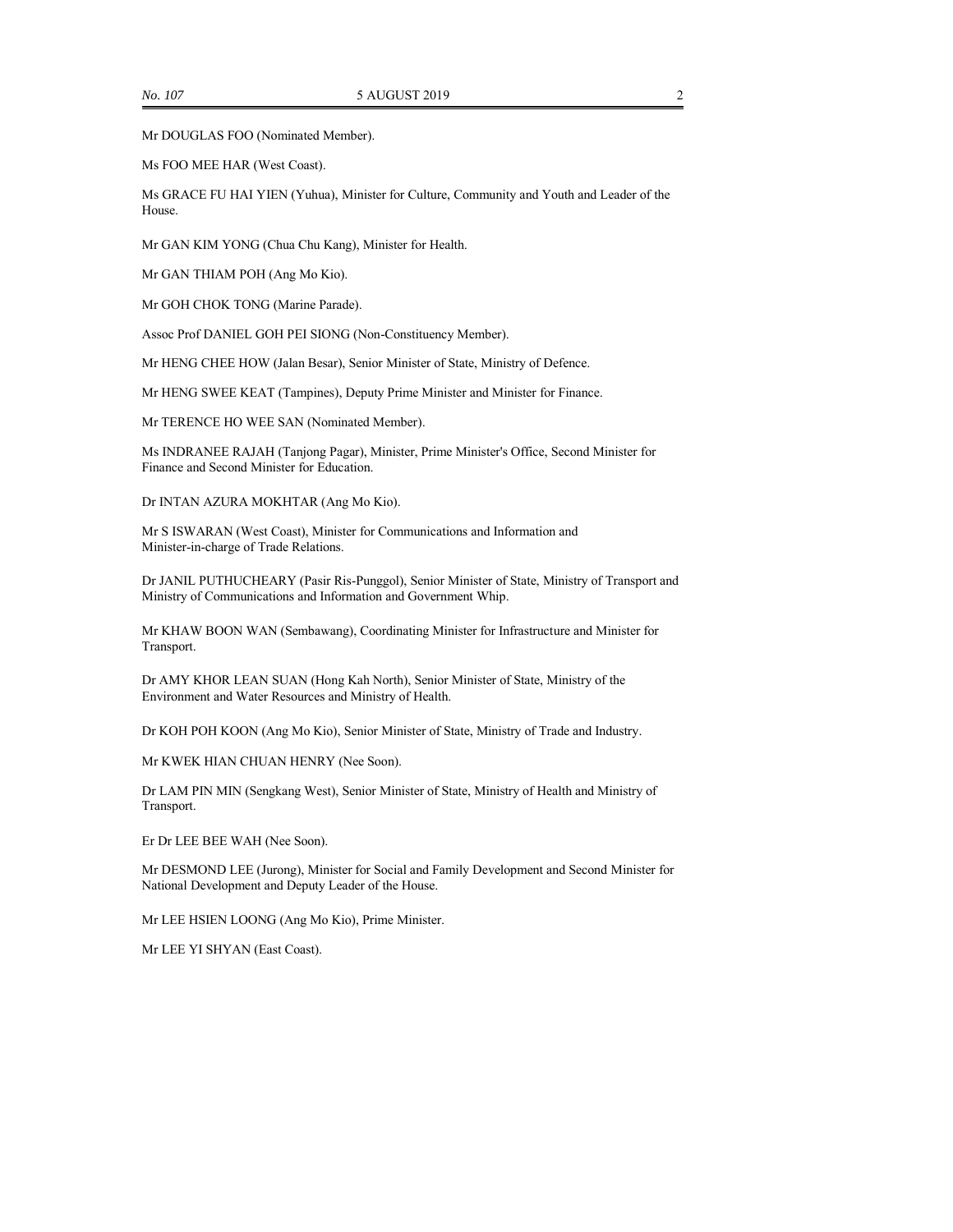Mr LIM BIOW CHUAN (Mountbatten), Deputy Speaker.

Mr LIM HNG KIANG (West Coast).

Prof LIM SUN SUN (Nominated Member).

Mr LIM SWEE SAY (East Coast).

Ms SYLVIA LIM (Aljunied).

Dr LIM WEE KIAK (Sembawang).

Mr LOW THIA KHIANG (Aljunied).

Ms LOW YEN LING (Chua Chu Kang), Senior Parliamentary Secretary, Ministry of Education and Ministry of Manpower.

Dr MOHAMAD MALIKI BIN OSMAN (East Coast), Senior Minister of State, Ministry of Defence and Ministry of Foreign Affairs.

Mr MOHAMED IRSHAD (Nominated Member).

Mr MUHAMAD FAISAL ABDUL MANAP (Aljunied).

Assoc Prof Dr MUHAMMAD FAISHAL IBRAHIM (Nee Soon), Senior Parliamentary Secretary, Ministry of Education and Ministry of Social and Family Development.

Mr MURALI PILLAI (Bukit Batok).

Dr LILY NEO (Jalan Besar).

Mr NG CHEE MENG (Pasir Ris-Punggol), Minister, Prime Minister's Office.

Dr NG ENG HEN (Bishan-Toa Payoh), Minister for Defence.

Mr LOUIS NG KOK KWANG (Nee Soon).

Ms ANTHEA ONG (Nominated Member).

Mr ONG TENG KOON (Marsiling-Yew Tee).

Mr ONG YE KUNG (Sembawang), Minister for Education.

Ms JOAN PEREIRA (Tanjong Pagar).

Mr LEON PERERA (Non-Constituency Member).

Ms DENISE PHUA LAY PENG (Jalan Besar).

Mr PNG ENG HUAT (Hougang).

Mr PRITAM SINGH (Aljunied).

Ms IRENE QUAY SIEW CHING (Nominated Member).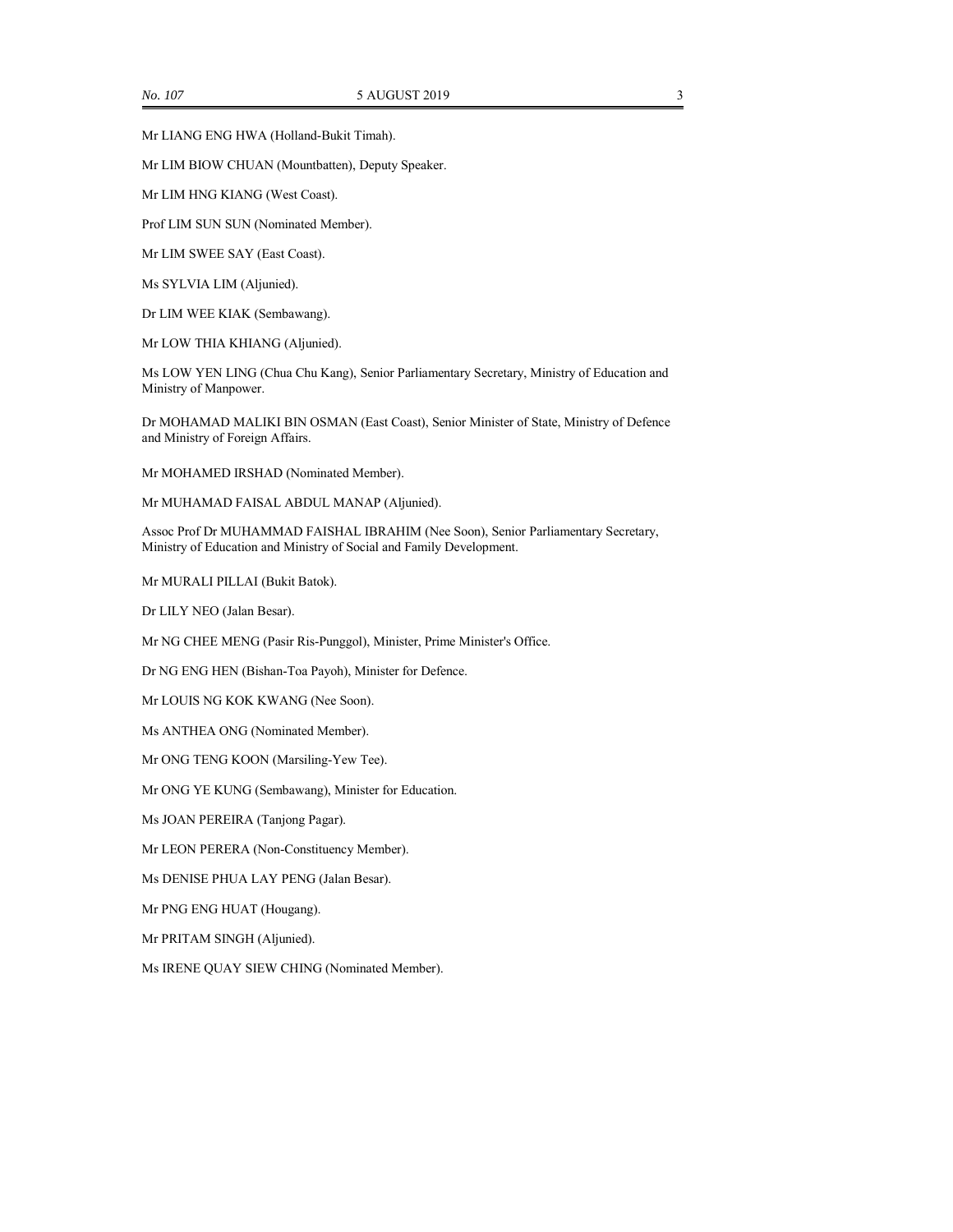Ms RAHAYU MAHZAM (Jurong).

Mr SAKTIANDI SUPAAT (Bishan-Toa Payoh).

Mr SEAH KIAN PENG (Marine Parade).

Mr K SHANMUGAM (Nee Soon), Minister for Home Affairs and Minister for Law.

Ms SIM ANN (Holland-Bukit Timah), Senior Minister of State, Ministry of Communications and Information and Ministry of Culture, Community and Youth and Deputy Government Whip.

Mr SITOH YIH PIN (Potong Pasir).

Ms SUN XUELING (Pasir Ris-Punggol), Senior Parliamentary Secretary, Ministry of Home Affairs and Ministry of National Development.

Mr DENNIS TAN LIP FONG (Non-Constituency Member).

Ms JESSICA TAN SOON NEO (East Coast).

Mr SAM TAN CHIN SIONG (Radin Mas), Minister of State, Ministry of Foreign Affairs and Ministry of Social and Family Development.

Dr TAN WU MENG (Jurong), Senior Parliamentary Secretary, Ministry of Foreign Affairs and Ministry of Trade and Industry.

Mr PATRICK TAY TECK GUAN (West Coast).

Mr TEO CHEE HEAN (Pasir Ris-Punggol), Senior Minister and Coordinating Minister for National Security.

Dr TEO HO PIN (Bukit Panjang).

Mrs JOSEPHINE TEO (Bishan-Toa Payoh), Minister for Manpower and Second Minister for Home Affairs.

Mr TEO SER LUCK (Pasir Ris-Punggol).

Mr THARMAN SHANMUGARATNAM (Jurong), Senior Minister and Coordinating Minister for Social Policies.

Assoc Prof WALTER THESEIRA (Nominated Member).

Ms TIN PEI LING (MacPherson).

Mr EDWIN TONG CHUN FAI (Marine Parade), Senior Minister of State, Ministry of Law and Ministry of Health.

Mr VIKRAM NAIR (Sembawang).

Dr VIVIAN BALAKRISHNAN (Holland-Bukit Timah), Minister for Foreign Affairs.

Mr LAWRENCE WONG (Marsiling-Yew Tee), Minister for National Development and Second Minister for Finance.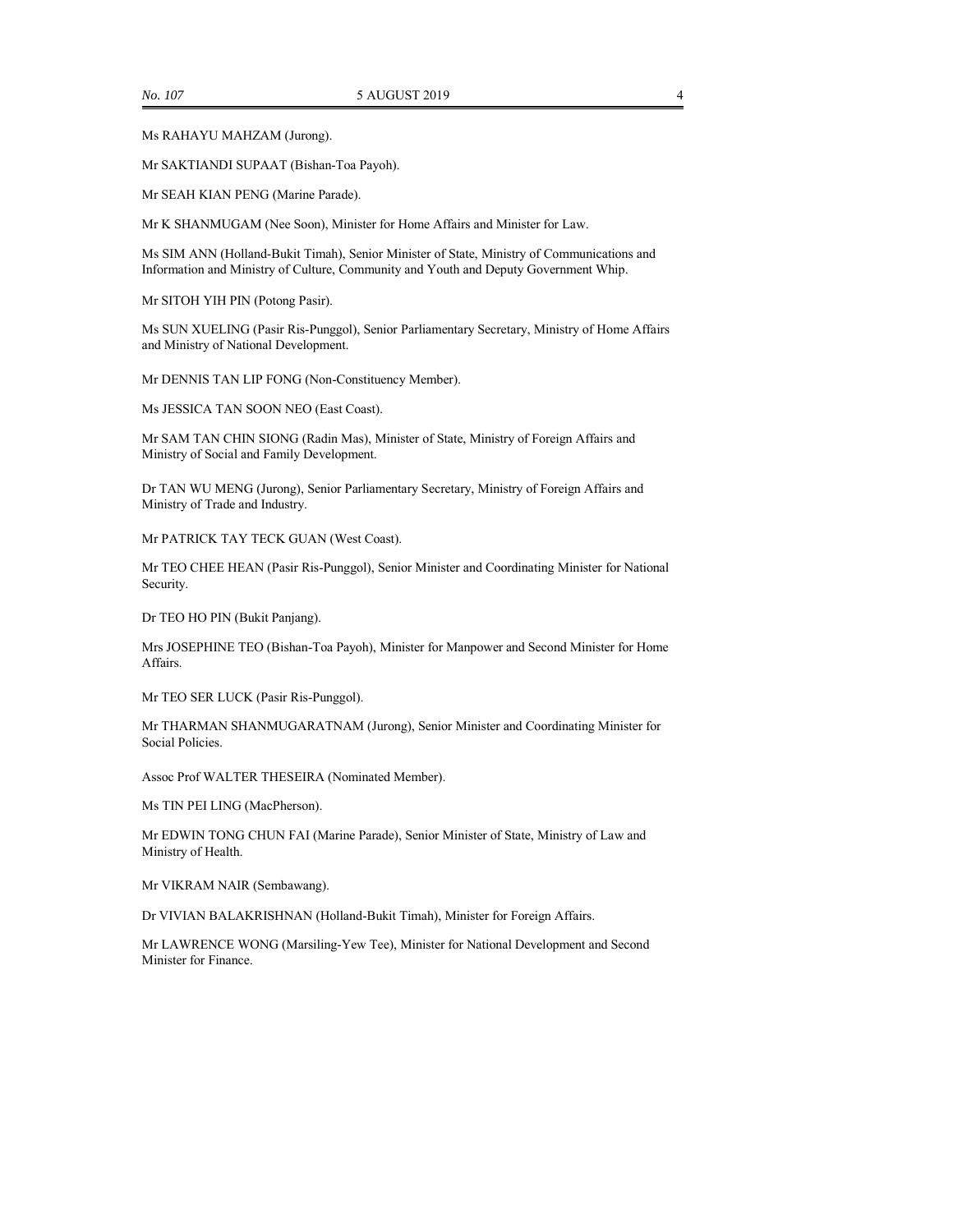Prof YAACOB IBRAHIM (Jalan Besar).

Mr ALEX YAM ZIMING (Marsiling-Yew Tee).

Mr YEE CHIA HSING (Chua Chu Kang).

Ms YIP PIN XIU (Nominated Member).

Mr MELVIN YONG YIK CHYE (Tanjong Pagar).

Mr ZAINAL SAPARI (Pasir Ris-Punggol).

Mr ZAQY MOHAMAD (Chua Chu Kang), Minister of State, Ministry of National Development and Ministry of Manpower and Deputy Government Whip.

## ABSENT:

Mr MASAGOS ZULKIFLI B M M (Tampines), Minister for the Environment and Water Resources and Minister-in-charge of Muslim Affairs.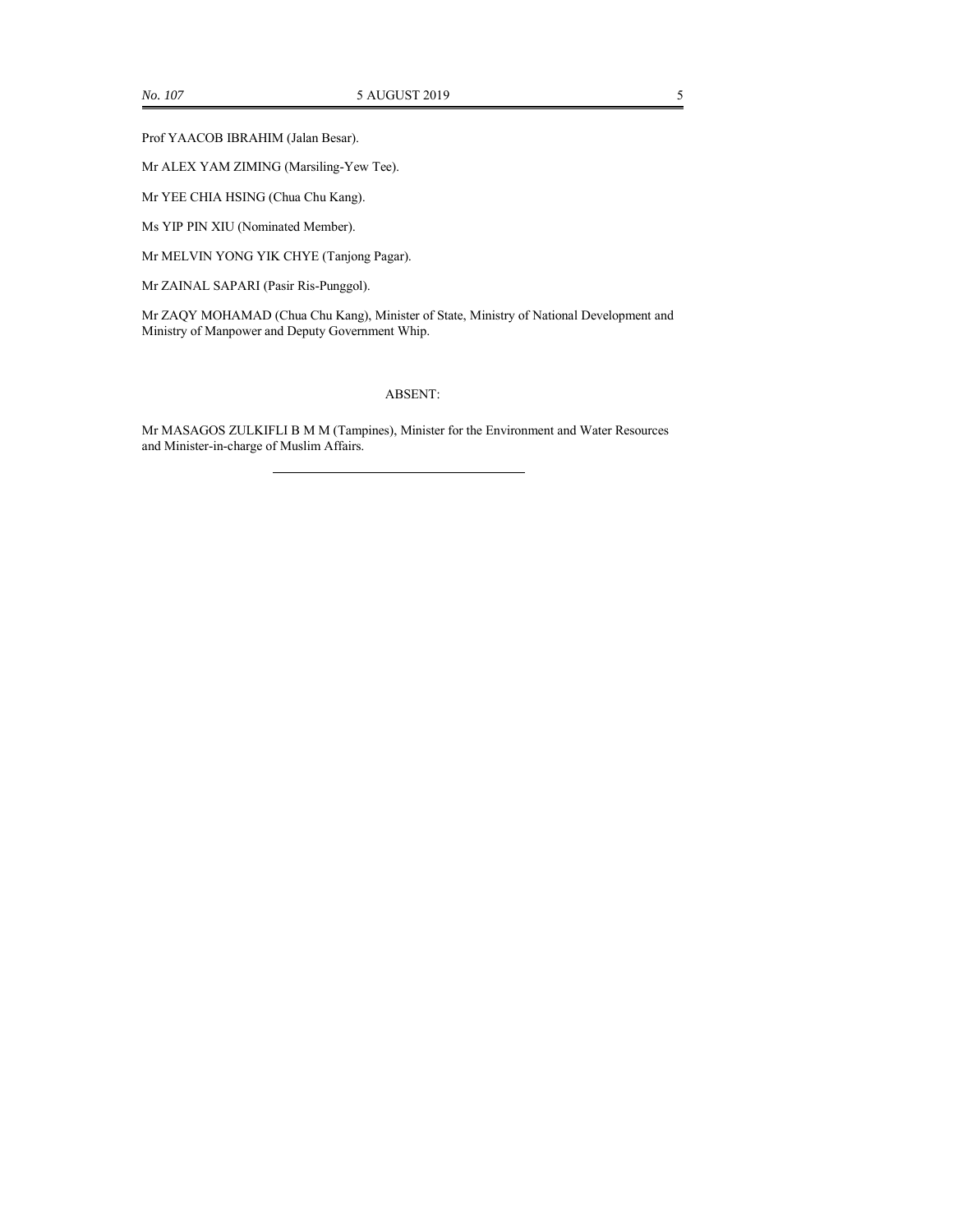- 1 Papers presented to Parliament and received by the Clerk of Parliament pursuant to Standing Order No. 31 (Presentation of Papers) and ordered to lie upon the Table:
	- 1.1 Singapore Labour Foundation Annual Report 2018 Presented on 12 July 2019 (S. 443 of 2019).
	- 1.2 Land Surveyors Board Singapore Annual Report 2018 Presented on 12 July 2019 (S. 444 of 2019).
	- 1.3 Report of the Auditor-General for the Financial Year 2018/2019 Presented on 15 July 2019 (Cmd. 21 of 2019).
	- 1.4 Government Financial Statements for the Financial Year 2018/2019 Presented on 17 July 2019 (Cmd. 22 of 2019).
	- 1.5 Report of the Presidential Council for Minority Rights on the Road Traffic (Amendment) Bill [Bill No 13/2019 (Amended)] – Presented on 17 July 2019 (Pres. Co. 133 of 2019).
	- 1.6 Audited Financial Statements of Board of Architects for the Financial Year ended 31 December 2018 – Presented on 19 July 2019 (S. 445 of 2019).
	- 1.7 Audited Financial Statements of Professional Engineers Board for the Financial Year ended 31 December 2018 – Presented on 19 July 2019 (S. 446 of 2019).
	- 1.8 Pioneer Generation Fund (Composition of Offences) (Amendment) Regulations 2019 – Presented on 19 July 2019 (S. L. 678 of 2019).
	- 1.9 Pioneer Generation Fund (Pioneer Generation Benefits) (Amendment) Regulations 2019 – Presented on 19 July 2019 (S. L. 679 of 2019).
	- 1.10 Public Transport Fund Financial Statements for Financial Year ended 31 March 2019 – Presented on 22 July 2019 (S. 447 of 2019).
	- 1.11 Environmental Protection and Management (Hazardous Substances) (Amendment) Regulations 2019 – Presented on 25 July 2019 (S. L. 680 of 2019).
	- 1.12 National Council of Social Service (NCSS) Annual Report FY 2018 Presented on 26 July 2019 (S. 448 of 2019).
	- 1.13 Environmental Public Health (General Waste Disposal Facility Exemption) Regulations 2019 – Presented on 31 July 2019 (S. L. 681 of 2019).
- 2 16 Questions for Oral Answer were answered during Question Time. With leave of Speaker, 16 other Questions for Oral Answer were addressed in the subsequent Ministerial Statement.
- 3 Ministerial Statement Personal Mobility Devices With leave of Speaker, Senior Minister of State for Transport (Dr Lam Pin Min) delivered the Ministerial Statement on behalf of the Minister for Transport.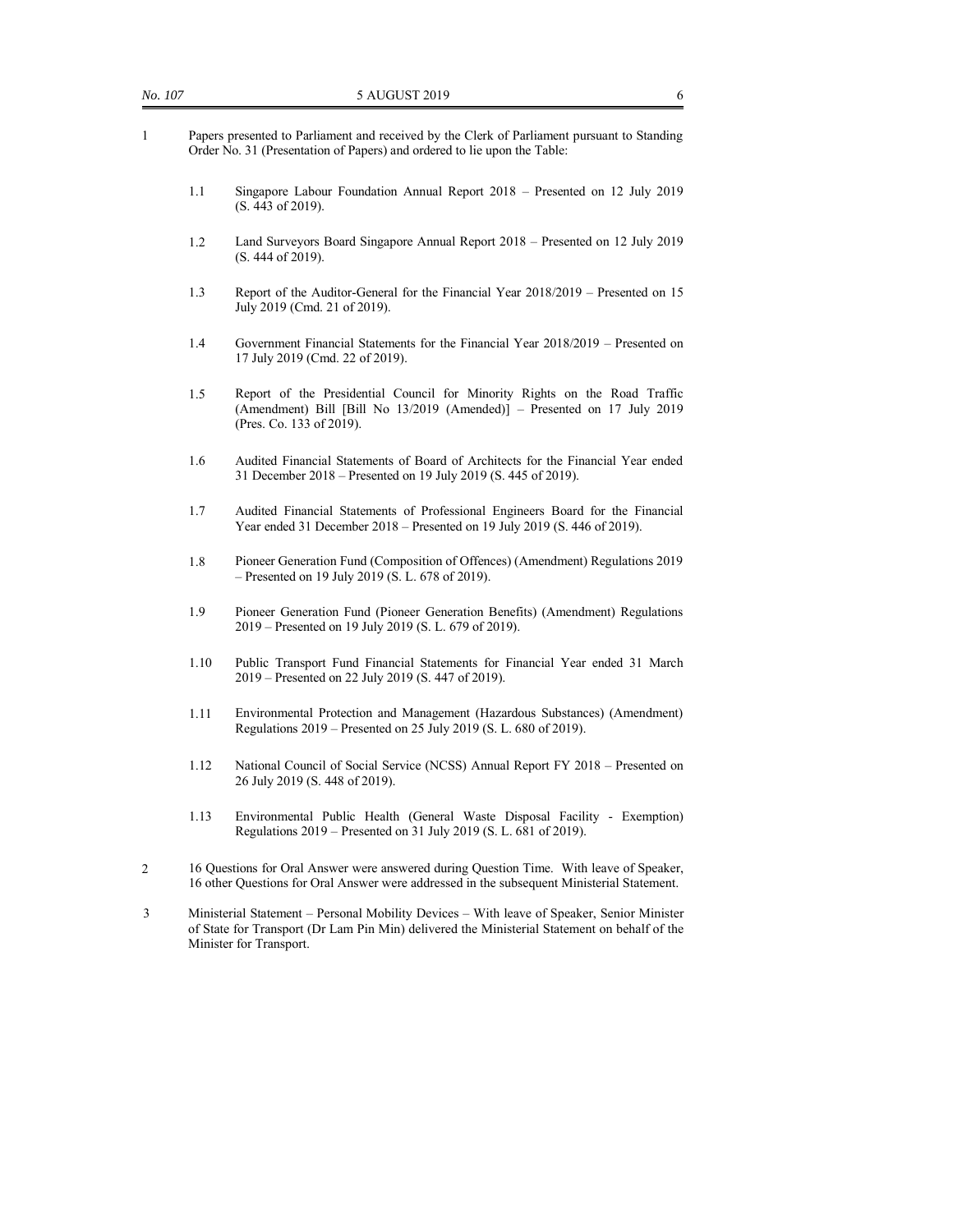- 4 Reciprocal Enforcement of Commonwealth Judgments (Repeal) Bill "to repeal the Reciprocal Enforcement of Commonwealth Judgments Act (Chapter 264 of the 1985 Revised Edition) and to make consequential amendments to certain other Acts" – presented by the Senior Minister of State, on behalf of the Minister for Law; read the first time; to be read a second time on the next available sitting day and to be printed. [Bill No. 18/2019].
- 5 Reciprocal Enforcement of Foreign Judgments (Amendment) Bill "to amend the Reciprocal Enforcement of Foreign Judgments Act (Chapter 265 of the 2001 Revised Edition)" – presented by the Senior Minister of State, on behalf of the Minister for Law; read the first time; to be read a second time on the next available sitting day and to be printed. [Bill No. 19/2019].
- 6 Resource Sustainability Bill "to impose obligations relating to the collection and treatment of electrical and electronic waste and food waste, to require reporting of packaging imported into or used in Singapore, to regulate persons operating producer responsibility schemes, and to promote resource sustainability" – presented by the Senior Minister of State, on behalf of the Minister for the Environment and Water Resources; read the first time; to be read a second time on the next available sitting day and to be printed. [Bill No. 20/2019].
- 7 Work Injury Compensation Bill "to repeal and re-enact with amendments to the Work Injury Compensation Act (Chapter 354 of the 2009 Revised Edition) to provide for the payment of compensation to employees for injury suffered arising out of and in the course of their employment and to regulate providers of insurance for liability under the Act, and to make consequential and related amendments to certain other Acts" – presented by the Minister of State, on behalf of the Minister for Manpower; read the first time; to be read a second time on the next available sitting day and to be printed. [Bill No. 21/2019].
- 8 Children and Young Persons (Amendment) Bill "to amend the Children and Young Persons Act (Chapter 38 of the 2001 Revised Edition) and to make consequential and related amendments to certain other Acts" – presented by the Minister for Social and Family Development; read the first time; to be read a second time on the next available sitting day and to be printed. [Bill No. 22/2019].
- 9 Variable Capital Companies (Miscellaneous Amendments) Bill "to make amendments to the Goods and Services Tax Act (Chapter 117A of the 2005 Revised Edition), the Income Tax Act (Chapter 134 of the 2014 Revised Edition) and the Stamp Duties Act (Chapter 312 of the 2006 Revised Edition) in connection with variable capital companies and their sub-funds, to make amendments to the Variable Capital Companies Act 2018 (Act 44 of 2018) in connection with the enactment of the Insolvency, Restructuring and Dissolution Act 2018 (Act 40 of 2018), and for other purposes, and to make related amendments to certain other Acts" – President's recommendation signified and Bill presented by the Second Minister for Finance (Ms Indranee Rajah); read the first time; to be read a second time on the next available sitting day and to be printed. [Bill No. 23/2019].
- 10 Intellectual Property (Dispute Resolution) Bill read a second time and committed to a Committee of the whole House.

The House immediately resolved itself into a Committee on the Bill – (Senior Minister of State, on behalf of the Minister for Law).

### *(In the Committee)*

Clauses 1 to 45 inclusive agreed to.

Bill to be reported.

.

Bill reported, without amendment; read a third time.